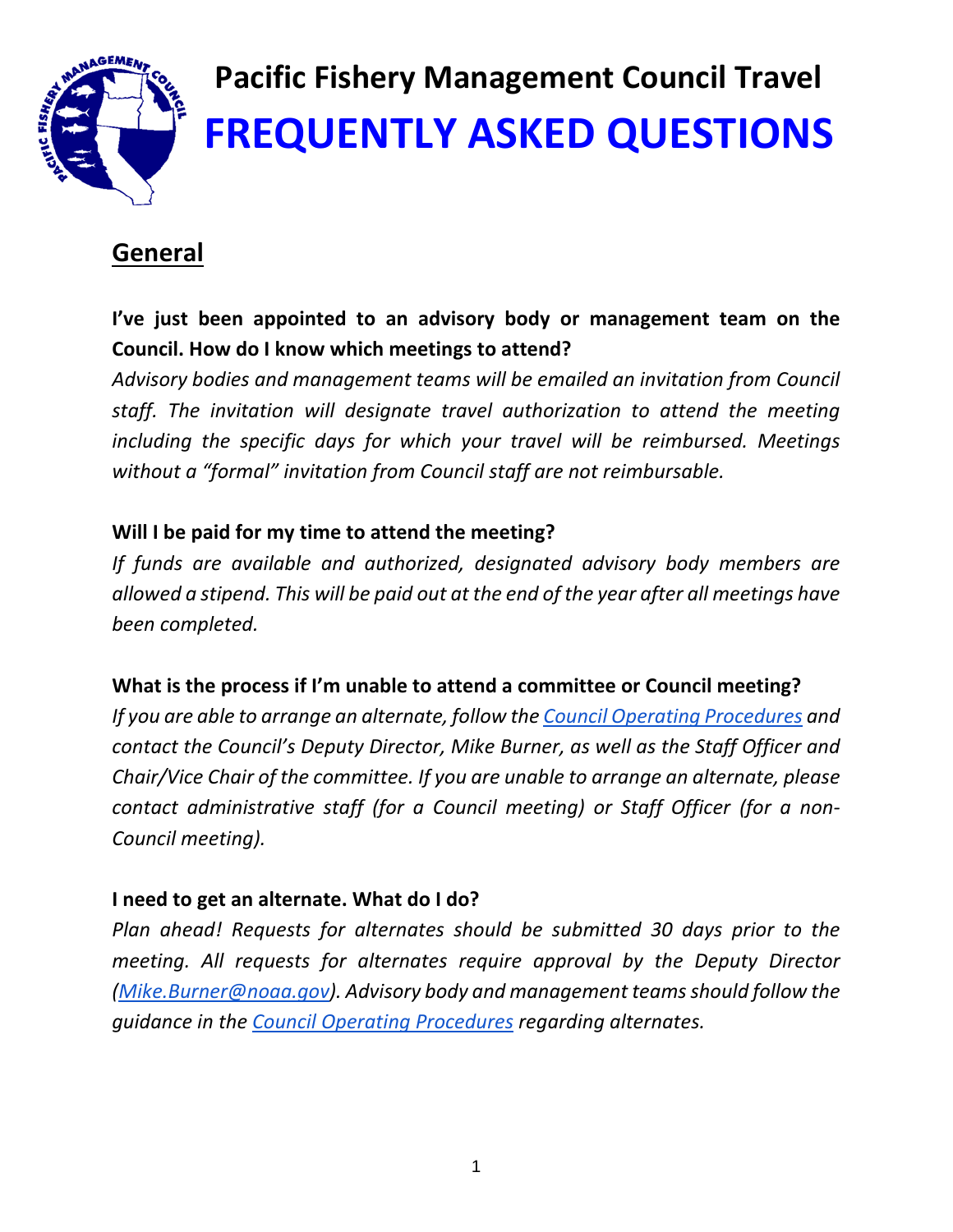#### **I was just approved as an alternate for an advisory body member. Now what?**

*If you haven't been set up with Concur (our travel expense claim program), an account will be made and information emailed to you to set it up. An invitation to the meeting will be provided and you will be asked if you would like a briefing book sent to you electronically or via FedEx. You should make your hotel and flight arrangements as soon as possible.* 

# **Basic Travel Questions**

# **What if I don't know if I can travel until after the hotel deadline?**

*If you are unsure of your travel, we highly recommend you reserve a sleeping room before the hotel deadline, at the discounted government rate. After the deadline, the sleeping rooms are released and the rates may increase significantly. If you are unable to travel, the sleeping room can be cancelled 24‐48 hours in advance.* 

# **May I arrive early or extend my stay at the city where a Council meeting is taking place?**

*You may arrive early or stay after a Council meeting, but hotel and per diem are not authorized for the additional days. Council staff will notify the hotel of the days where you need to pay them directly. If you would like to stay at the meeting hotel, there may be space limitations on the sleeping rooms.*

#### **Do I have to keep all of my receipts?**

*Meals and incidentals (tips to housekeeping) are part of the per diem reimbursement, so receipts are not needed unless you want to claim actual meals. Receipts are needed for anything over \$25.00 (taxi, hotel, airfare, etc.). These should be submitted electronically with your Concur claim.* 

#### **I do not like Concur. What do I do?**

*We only allow claims to be submitted through Concur.* 

**Can I get reimbursed for taking a taxi/ride‐share to dinner while at the meeting?** *No, only trips to and from the airport are reimbursable; all other travel is at your own cost.*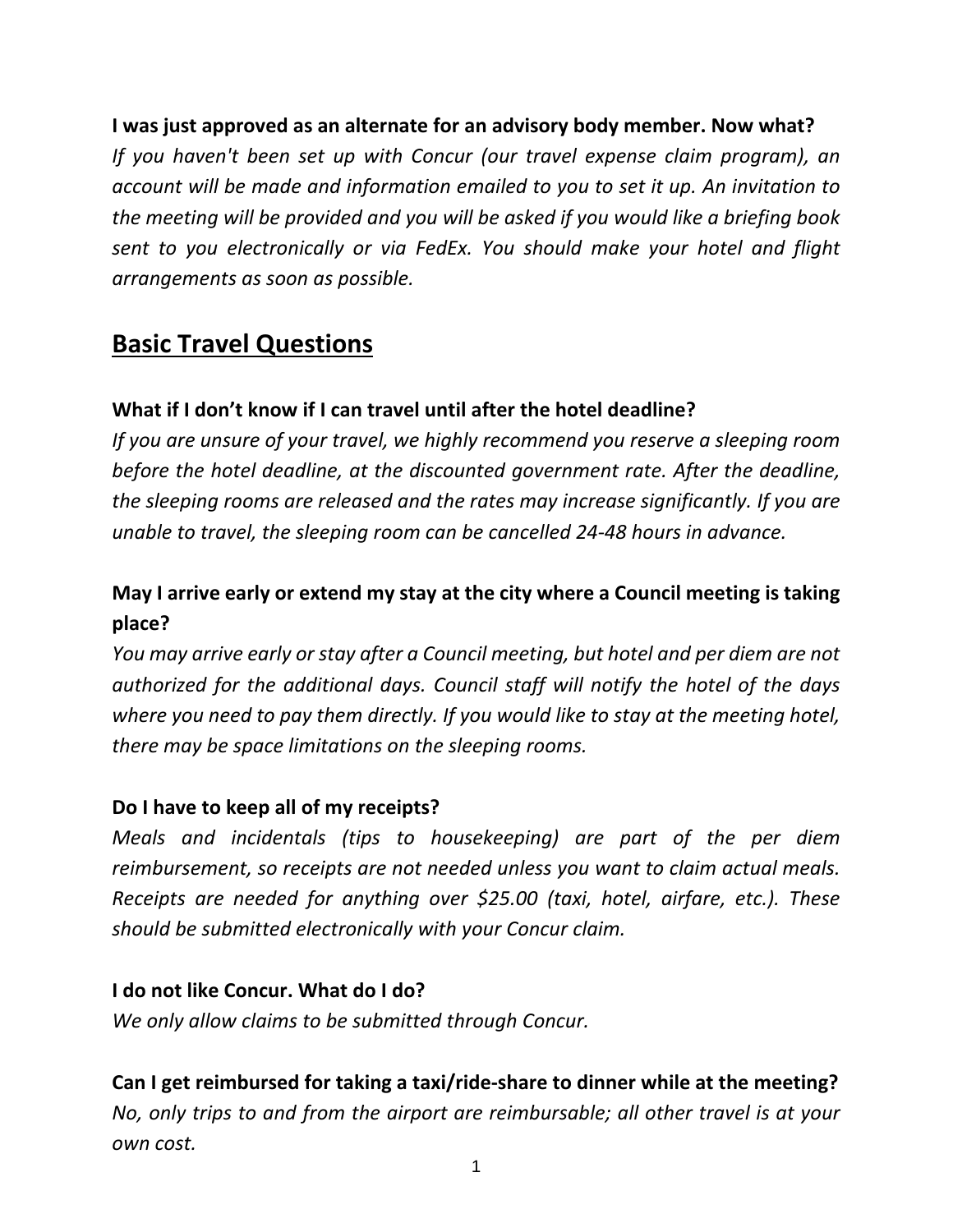# **I gave the hotel housekeeper a tip – may I report that in Concur?**

*No, this is part of your "meals and incidentals" (per diem).*

#### **May I rent a car while at the meeting?**

*Generally, no. Reimbursement (including car rental, parking and fuel) will be limited to the cost of shuttle service only, if shuttle service is not provided by the hotel.*

# **Airfare**

# **Do I have to book my flight reservation through Concur, or may I book on my own?**

*You may book your flight on your own, but you must upload your receipt to Concur in order to be reimbursed.*

# **Do I have to pay for my airline ticket if I book through Concur?**

*No. Concur is part of our travel agency and tickets are paid by our credit card when booking through Concur or EasyBiz (Alaska Airlines).*

#### **May I fly first or business elite?**

*Reimbursement is limited to the 30‐day coach fares. Upgrades to seat can be purchased, but will not be reimbursed.* 

# **What if I want to drive to a meeting? Would I get reimbursed for the full mileage?**

*The Council will reimburse you for the least expensive method of travel. If you choose to drive ratherthan fly to a meeting, we compare the 30‐day advance airfare (including estimated fees, baggage and parking) with the cost of mileage/parking/tolls. You need to contact Council staff to have them do the comparison before the meeting.*

**I can no longer attend the meeting. What do I do about my travel arrangements?** *For a Council meeting, contact Council staff immediately to cancel your hotel room reservation and cancel any flight arrangements. For a committee meeting hosted*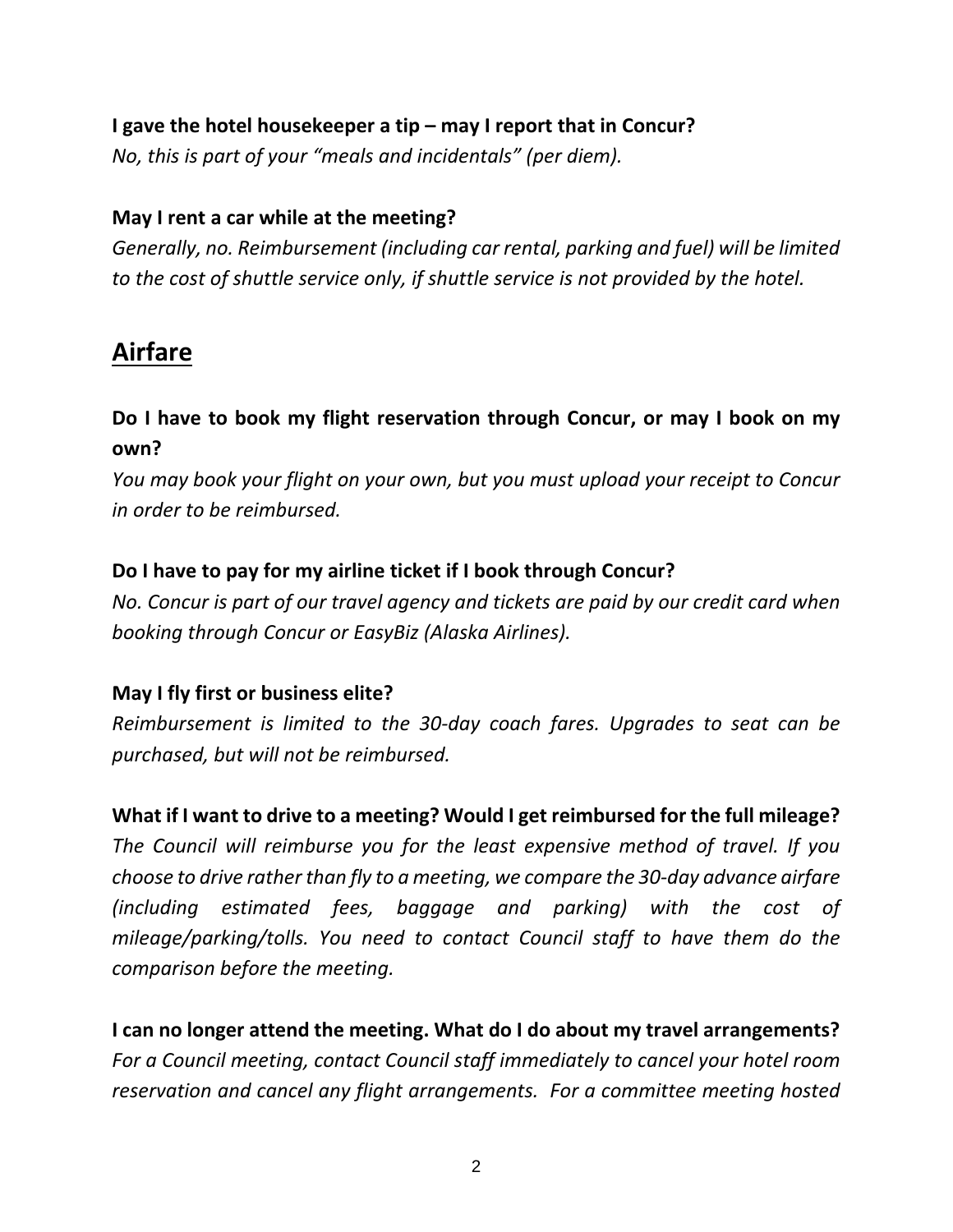*outside the Council meeting, cancel your hotel and airfare as necessary. Make sure to contact the Staff Officer and the Chair/Vice Chair of your committee as well.*

# **Will the Council reimburse costs associated with changes to my flight arrangements?**

*Yes, but additional costs (fees, additional airfare, etc.) should be kept to a minimum and, if you are changing your flights for personal convenience, there should be a net benefit to the Council. For instance, additional costs due to flight changes should be less than the cost of the hotel and per diem you would have incurred if staying.* 

#### **Is shuttle service to and from airport reimbursable?**

*Yes. Please keep receipt for Concur claim if the total cost exceeds \$25.*

# **Hotel**

# **How do I make a hotel reservation for Council meetings?**

*The electronic meeting invitation will provide guidance and a link on how to make online hotel reservations.* 

# **How do I book a hotel for a meeting that is not a Council meeting?**

*Your meeting invitation will notify you if a room block has been arranged for the meeting. If there is a block, please use it, as it generally provides the best rates possible. If there is not a block, you should book on your own, either through Concur or directly through the hotel. Please try to find accommodations at the government rate or lowest available rate.* 

# **My hotel charged me taxes. May I claim that?**

*Sleeping rooms booked within our block are generally tax exempt. If you are booking outside of the block, you will be required to pay all hotel fees (including taxes) in excess of the room rate for our block (as noted in the meeting invitation). Please contact Council staff to confirm the amount of reimbursement allowed. For smaller meetings without a room block, taxes are allowed to be reimbursed.*